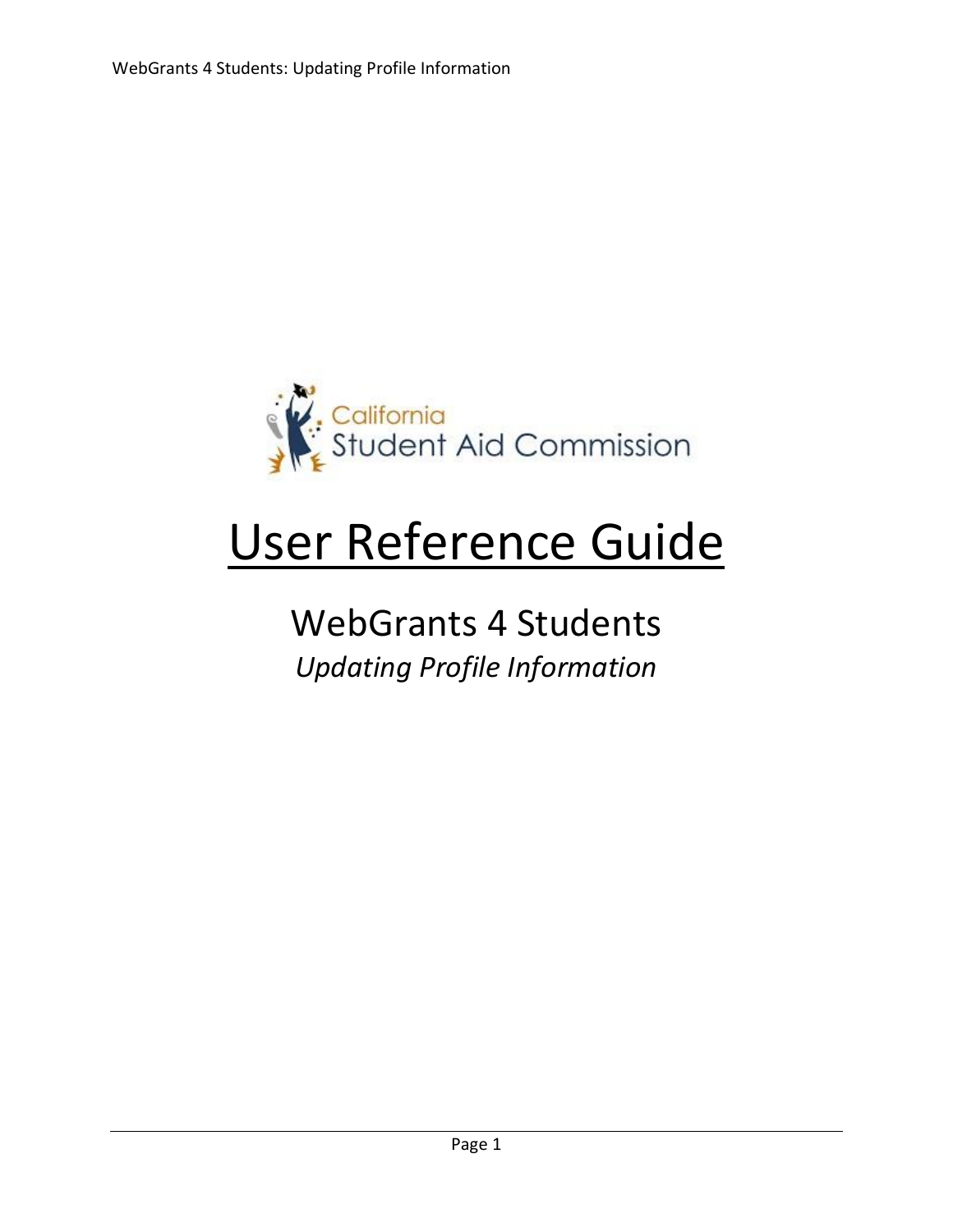# **Table of Contents**

| 1              |  |
|----------------|--|
| 11             |  |
|                |  |
|                |  |
| 1.2.1          |  |
| 13             |  |
| 1.3.1          |  |
| 14             |  |
| 1.4.1          |  |
| 1 <sub>5</sub> |  |
| 1.5.1          |  |
| 1 <sub>6</sub> |  |
| 1.6.1          |  |
| 17             |  |
| 171            |  |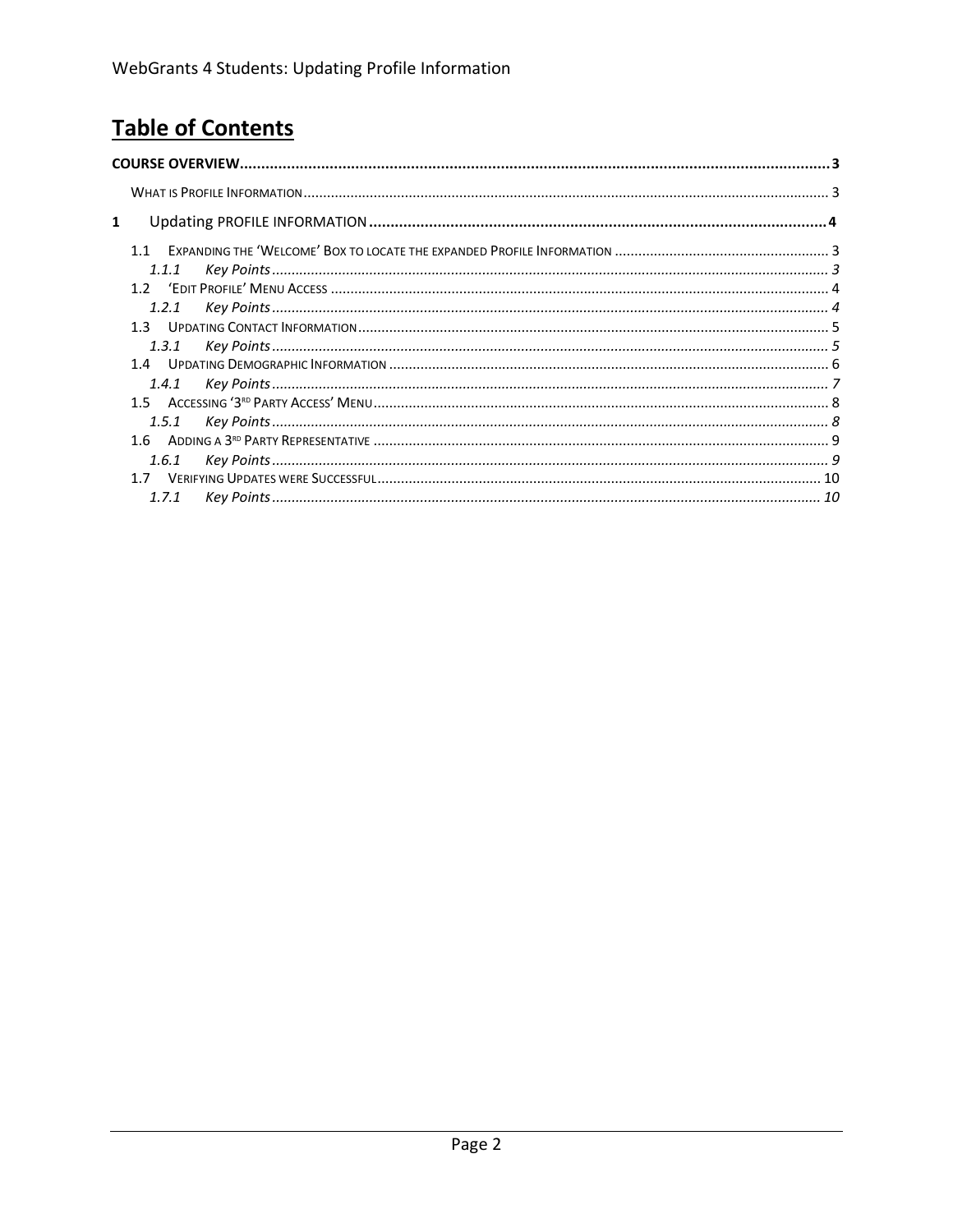# <span id="page-2-0"></span>**COURSE OVERVIEW**

## **What is Profile Information?**

Within Web Grants 4 Students there is a profile information section. In this section the student will be able to view and directly update their contact information, and 3<sup>rd</sup> party representative information. Students will also be able to view their demographic information.

# **1 UPDATING PROFILE INFORMATION**

Lesson Objectives:

- The student will learn how to update their 'Contact Information'.
- The student will learn how to update their 'Demographic information'.
- The students will learn how to add a  $3<sup>rd</sup>$  Party Representative.

# **1.1 Expanding the 'Welcome' box**



(Figure 1 – WebGrants for Students)

| <b>Step</b> | Description                                                            | Action             |
|-------------|------------------------------------------------------------------------|--------------------|
|             | 1. The student will need to log into their WebGrants 4 Students        | Log into           |
|             | account.                                                               | <b>WebGrants 4</b> |
|             |                                                                        | Students           |
|             | 2. Once logged in the student will see a 'Welcome' box (Figure 1) with | Click 'Show        |
|             | their name, CSAC ID and a 'Show More' drop down option                 | More'              |
|             | displayed. The student will need to click the 'Show More' drop         |                    |
|             | down option to expand the box.                                         |                    |

#### <span id="page-2-1"></span>**1.1.1 Key Points**

- Log into WebGrants 4 Students.
- Click the 'Show More' drop down icon to expand the 'Welcome' box.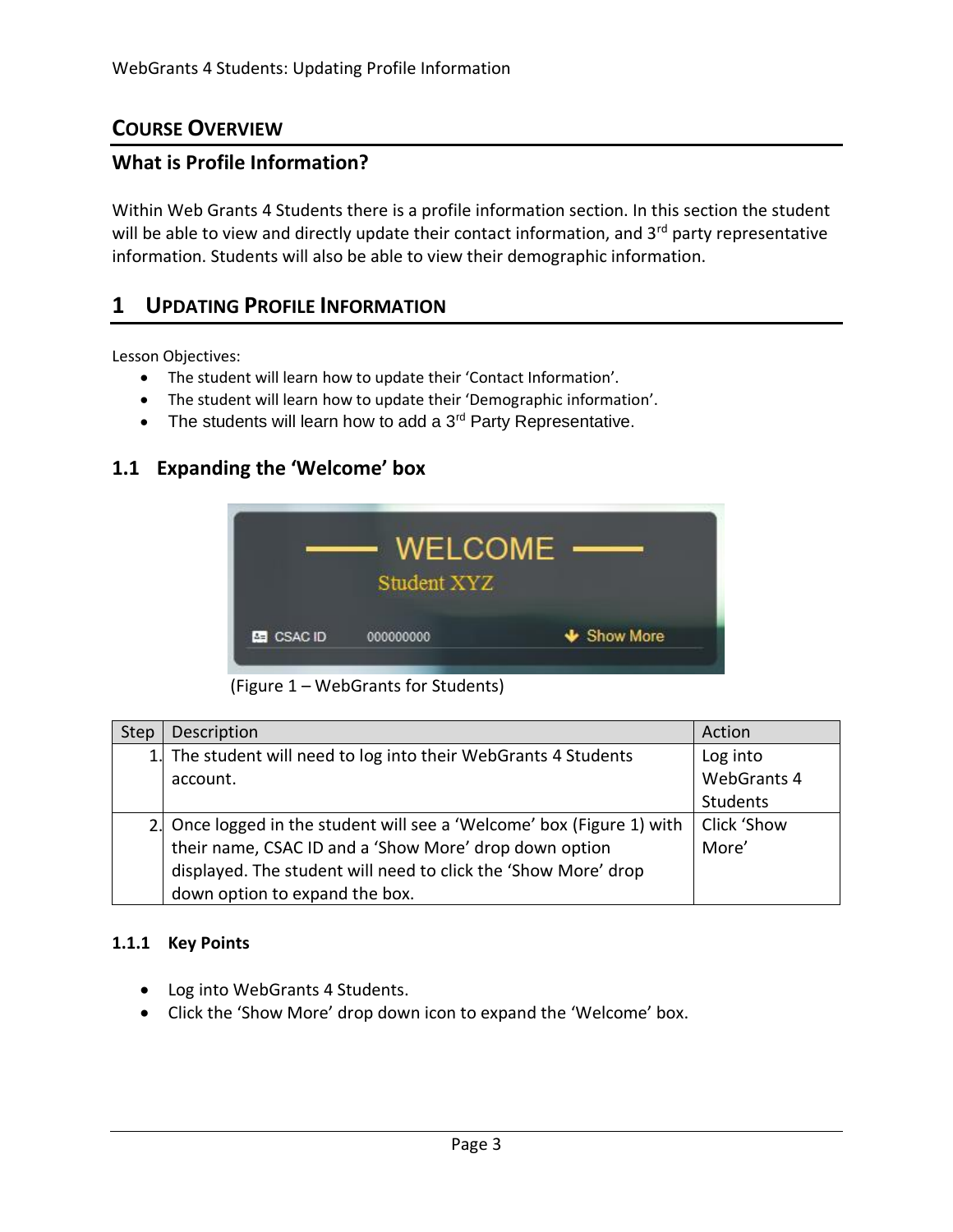# **1.2 'Edit Profile' Menu Access**

|                    | <b>WELCOME</b><br>Student XYZ          |
|--------------------|----------------------------------------|
| <b>BE</b> CSAC ID  | 000000000<br>↑ Show Less               |
| ₩ DOB              | 01/01/2000                             |
| A SSN              | XXX-XX-0000                            |
| C. Phone No.       | $(000) 000 - 0000$                     |
| Email              | TESTEMAIL@GMAIL.COM                    |
| <b>A</b> Address   | 0000 Main Street, Los Angeles CA 00000 |
| <b>誉 3rd Party</b> |                                        |
|                    | ✔ Edit Profile                         |

(Figure 2 – WebGrants for Students)

| Step | Description                                                               | Action      |
|------|---------------------------------------------------------------------------|-------------|
|      | 1. Once the student expands the 'Welcome' box (Figure 2) they will be     | Click 'Edit |
|      | able to view their currently saved profile information. If the student    | Profile'    |
|      | notices something is no longer valid or needs to make an update,          |             |
|      | they need to click the 'Edit Profile' button to access the 'Edit Profile' |             |
|      | menu.                                                                     |             |

#### <span id="page-3-0"></span>**1.2.1 Key Points**

• Click the 'Edit Profile' button if you need to update or correct profile information.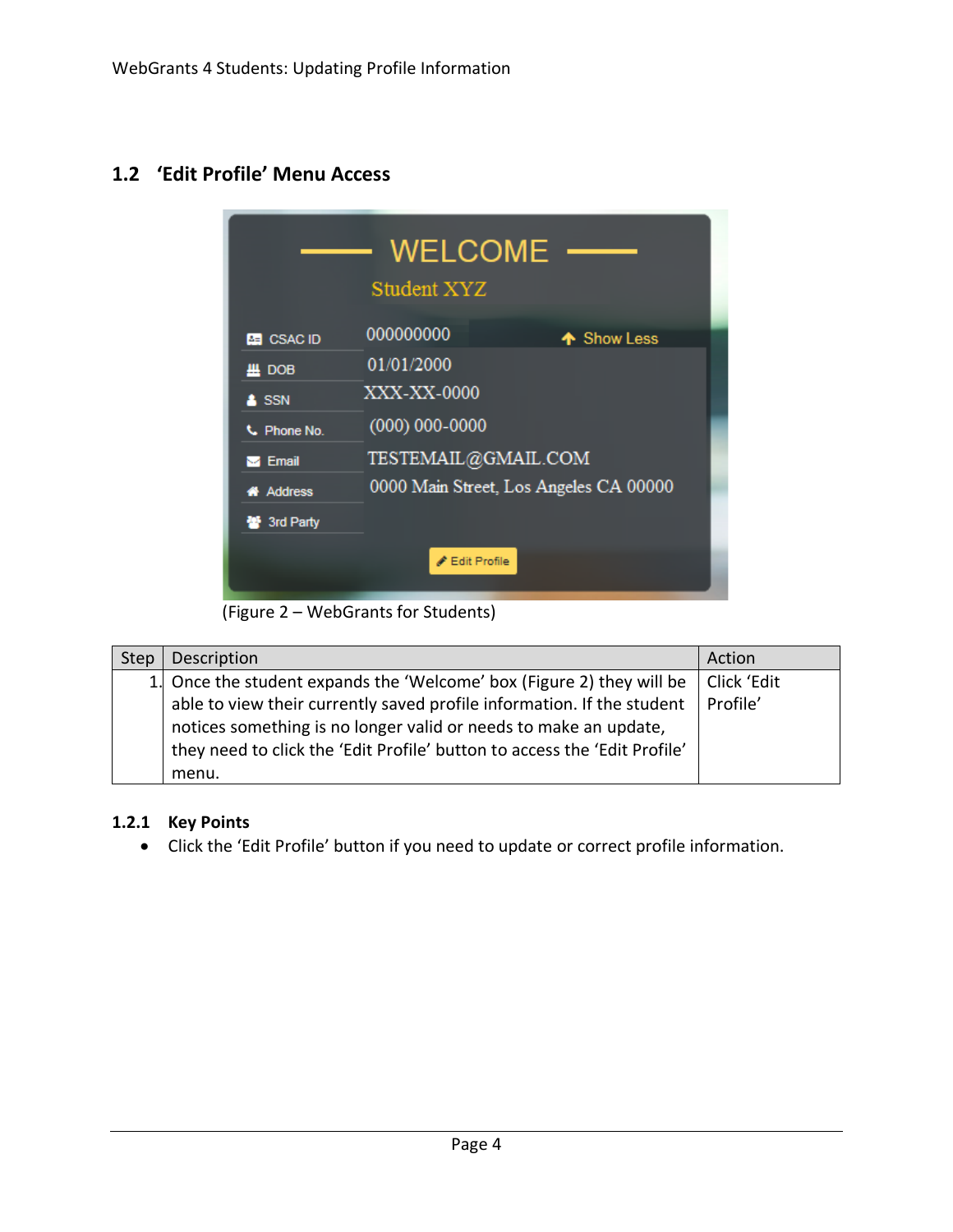# **1.3 Updating Contact Information**

| <b>Edit Profile</b>      | $\mathbf{x}$                                                                                                              | <b>BE</b> Edit Profile   | $\times$                                                                                                                  |
|--------------------------|---------------------------------------------------------------------------------------------------------------------------|--------------------------|---------------------------------------------------------------------------------------------------------------------------|
| <b>Contact Info</b>      | <b>History of Previous Changes</b><br>Demographic<br>3rd Party Access                                                     | <b>Contact Info</b>      | <b>History of Previous Changes</b><br>Demographic<br>3rd Party Access                                                     |
| <b># Address*</b>        | 0000 MAIN STREET<br>CA<br>$\checkmark$<br><b>LOS ANGELES</b><br>00000<br>Address has been verified as a valid information | * Address*               | 0000 GRAND AVENUE<br>CA<br>$\checkmark$<br>00000<br><b>SACRAMENTO</b><br>Address has been verified as a valid information |
| D Primary Phone*         | 0000000000                                                                                                                | D Primary Phone*         | 1111111111                                                                                                                |
| <b>L</b> Alternate Phone | 000-000-0000                                                                                                              | <b>L</b> Alternate Phone | 000-000-0000                                                                                                              |
| Primary Email*           | TESTEMAIL@GMAIL.COM<br>Email address is available                                                                         | Primary Email*           | TESTEMAIL@YAHOO.COM                                                                                                       |
| <b>⊠ Alternate Email</b> | example@domain.com                                                                                                        | <b>⊠ Alternate Email</b> | example@domain.com                                                                                                        |
|                          | Save Changes<br>Reset                                                                                                     |                          | Save Changes<br>Reset                                                                                                     |
|                          | Close                                                                                                                     |                          | <b>Close</b>                                                                                                              |

(Figure 3 – WebGrants 4 Students) (Figure 4 – WebGrants 4 Students)

| Step | Description                                                     | Action               |
|------|-----------------------------------------------------------------|----------------------|
|      | 1. After the student clicks the 'Edit Profile' button the 'Edit | Type updated         |
|      | Profile' menu (Figure 3) will pop up with the 'Contact info'    | information into     |
|      | tab selected as default. If the student needs to update their   | appropriate box.     |
|      | contact information all they need to do is type the updated     |                      |
|      | information into the box and the outdated information will      |                      |
|      | be overwritten (Example in Figure 4).                           |                      |
|      | 2. The student must then click 'Save Changes' or the            | Click 'Save Changes' |
|      | information that they typed in will not be saved.               |                      |
|      | 3. Note: Contact information includes the physical address, the | 'NA'                 |
|      | primary phone number, the alternative phone number, the         |                      |
|      | primary email address, and the alternative email address.       |                      |

#### <span id="page-4-0"></span>**1.3.1 Key Points**

- For updating contact information, you just type the updated information directly into the appropriate space.
- Then click 'Save Changes' or the information will not be saved.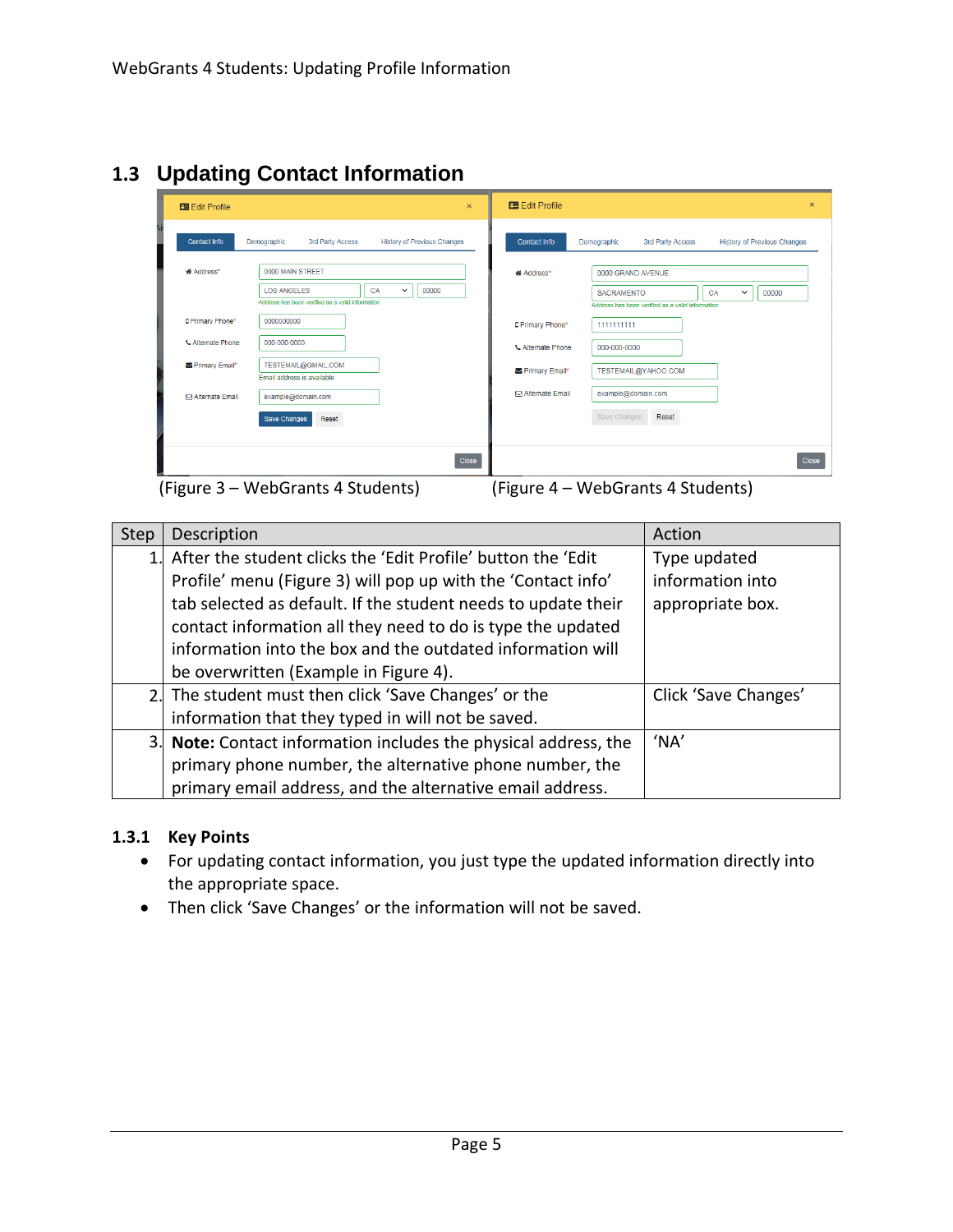| <b>图 Edit Profile</b> |                        |                  |   |                          |                             | ×     |
|-----------------------|------------------------|------------------|---|--------------------------|-----------------------------|-------|
| Contact Info          | Demographic            | 3rd Party Access |   |                          | History of Previous Changes |       |
| Name                  | First Name*<br>Student | M.I Name         |   | Last Name*<br><b>XYZ</b> |                             | ☑     |
| <b>CSAC ID</b>        | 000000000              |                  |   |                          |                             |       |
| Dream Act ID          |                        |                  |   |                          |                             |       |
| Date of Birth         | 01/01/2000             |                  | € |                          |                             |       |
| SSN No.               | XXX-XX-0000            |                  |   |                          |                             |       |
|                       |                        |                  |   |                          |                             |       |
|                       |                        |                  |   |                          |                             | Close |

# **1.4 Updating Demographic Information**

(Figure 5 – WebGrants 4 Students)



(Figure 6 – WebGrants 4 Students)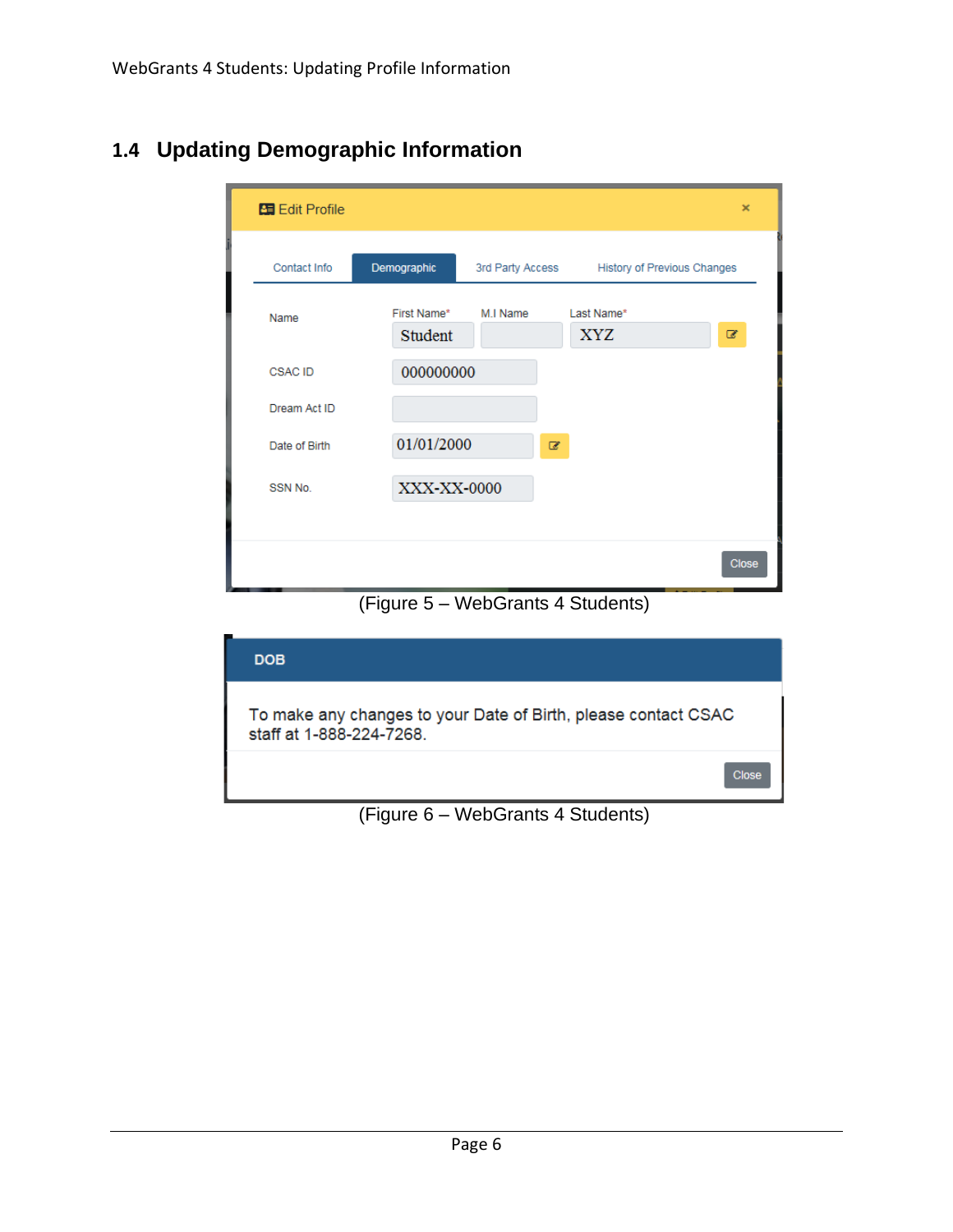| Step | Description                                                    | Action                  |
|------|----------------------------------------------------------------|-------------------------|
| 1.   | After the student clicks the 'Edit Profile' button the 'Edit   | Click on                |
|      | Profile' menu will pop up with the 'Contact info' tab          | 'Demographics' tab      |
|      | selected as default. In order for the student to access the    |                         |
|      | 'Demographics' tab all they have to do is click on it.         |                         |
| 2.   | After the student clicks on 'Demographics' all their           | Click yellow box and    |
|      | demographic information will display (Figure 5). If the        | call listed number      |
|      | student needs to update their name or date of birth, then      |                         |
|      | they should click the yellow icon next to the field in need of |                         |
|      | updating and call the number listed in the info box (Figure    |                         |
|      | 6).                                                            |                         |
| 3.   | During the call you will speak to a representative of          | Follow the instructions |
|      | CSAC who will ask for certain documentation in order           | of the representative.  |
|      | to change your demographic information for you.                |                         |
| 4.   | Note: A future enhancement to this system may include          | 'NA'                    |
|      | the ability to directly upload necessary documentation into    |                         |
|      | the 'Edit Profile' > 'Demographics' tab.                       |                         |
| 5.   | Note: Demographic information includes the student's           | 'NA'                    |
|      | name, CSAC ID, Dream Act ID (if applicable), and last four     |                         |
|      | digits of their social security card number (if applicable)    |                         |

## **1.4.1 Key Points**

- Click on the 'demographics' tab within the 'Edit Profile' menu.
- Click on one of the yellow icons.
- Call CSAC.
- Follow the instructions of the representative.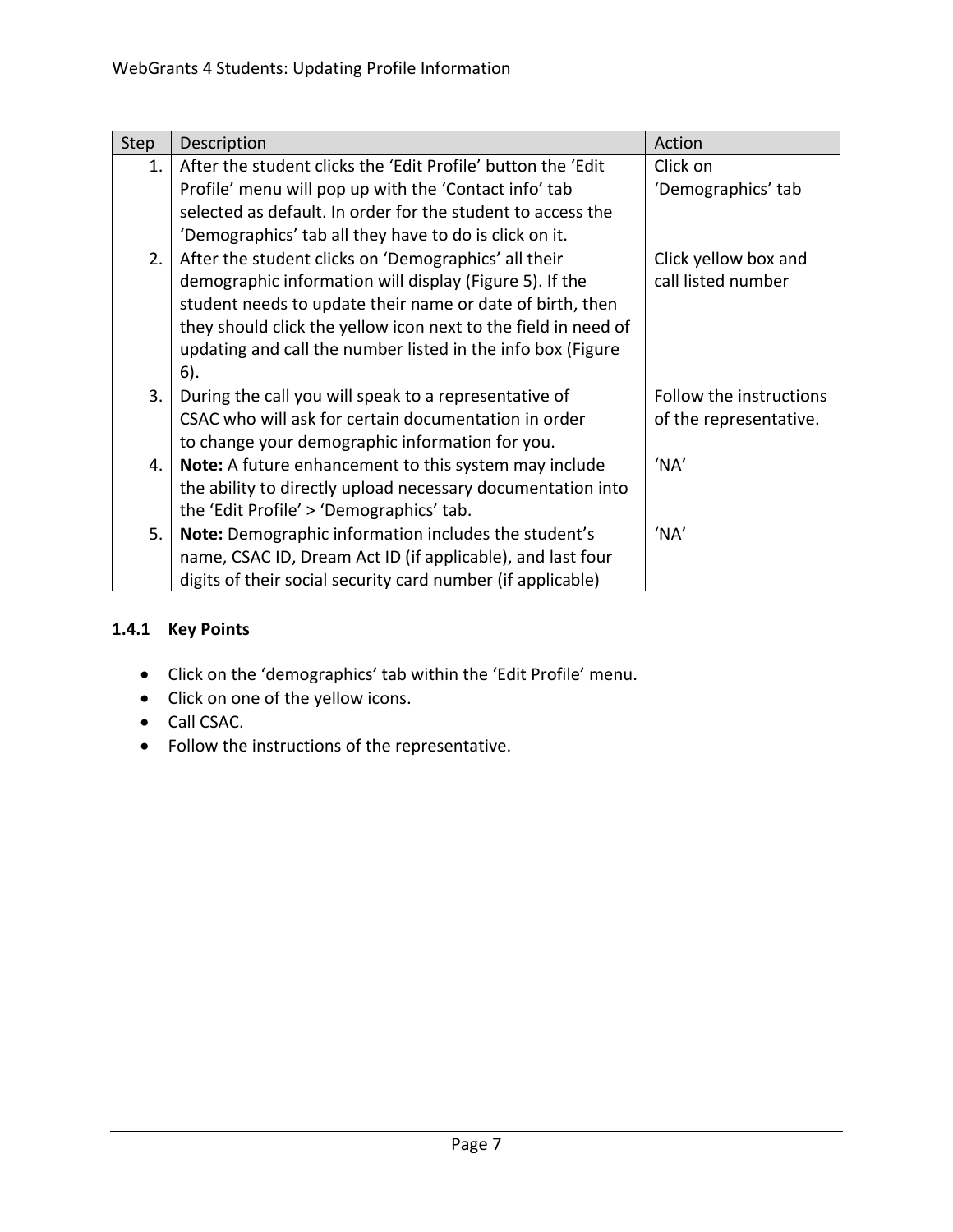# **1.5 Accessing '3rd Party Access' menu**



(Figure 7 – WebGrants 4 Students)

| <b>Step</b> | Description                                                               | Action                            |
|-------------|---------------------------------------------------------------------------|-----------------------------------|
| 1.          | After the student clicks the 'Edit Profile' button the 'Edit              | Click on '3rd Party               |
|             | Profile' menu will pop up with the 'Contact info' tab                     | Access' tab                       |
|             | selected as default. In order for the student to access the               |                                   |
|             | '3rd Party Access' tab all they have to do is click on it.                |                                   |
| 2.1         | After the student clicks the '3 <sup>rd</sup> Party Access' tab they will | Read FERPA statement              |
|             | have a screen (Figure 7) displaying a button to add a 3rd                 |                                   |
|             | party and a paragraph explaining FERPA. The student should                |                                   |
|             | first read the FERPA statement.                                           |                                   |
| 3.          | After reading the FERPA statement, if the student wants to                | Click the $4$ Add 3 <sup>rd</sup> |
|             | add a third party to their account, they must start by                    | Party' button                     |
|             | clicking the '+ Add 3 <sup>rd</sup> Party' button.                        |                                   |

#### **1.5.1 Key Points**

- Click on the '3<sup>rd</sup> Party Access' tab
- Read FERPA statement and determine if adding a 3<sup>rd</sup> party is what you want to do.
- If you want to add a  $3^{rd}$  party, click the '+ Add  $3^{rd}$  Party' button.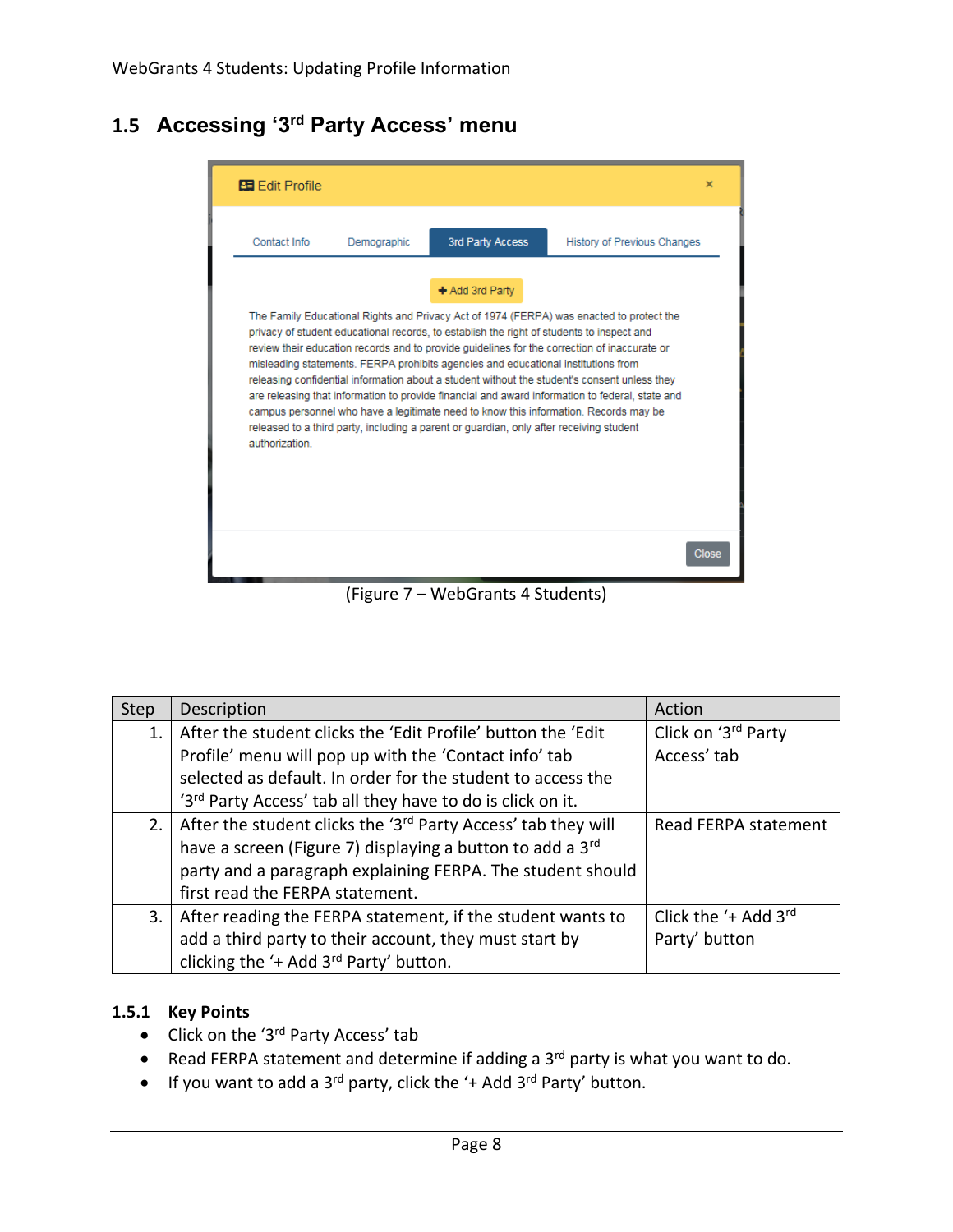|  |  |  | 1.6 Adding a 3 <sup>rd</sup> Party Representative |
|--|--|--|---------------------------------------------------|
|--|--|--|---------------------------------------------------|

| Name*     | <b>TEST</b><br>т<br><b>TEST</b>                                                                                                                                                                                                                                                                                     |
|-----------|---------------------------------------------------------------------------------------------------------------------------------------------------------------------------------------------------------------------------------------------------------------------------------------------------------------------|
| Address*  | 0000 MAIN STREET                                                                                                                                                                                                                                                                                                    |
|           | <b>SACRAMENTO</b><br>CA<br>00000<br>v                                                                                                                                                                                                                                                                               |
| Relation* | Parent<br>◡                                                                                                                                                                                                                                                                                                         |
|           | ■ By checking the box, I authorize the California Student Aid Commission to release my<br>confidential financial and award information to the person listed above. I understand that<br>this consent is valid for up to five(5) years and that I have the ability to cancel consent at<br>any time.<br>Save Changes |
|           |                                                                                                                                                                                                                                                                                                                     |

(Figure 8 – WebGrants 4 Students)

| <b>Step</b> | Description                                                                                                                                                                                                              | Action                                                                                 |
|-------------|--------------------------------------------------------------------------------------------------------------------------------------------------------------------------------------------------------------------------|----------------------------------------------------------------------------------------|
|             | After clicking the '+ Add 3 <sup>rd</sup> Party' button, a drop down will<br>appear where the student must enter the name of, address<br>of, and relation to the 3 <sup>rd</sup> party person they would like to<br>add. | Fill in fields with 3rd<br>party identifiers                                           |
|             | 2. The student should then read the disclaimer, check the box<br>next to it, and click 'Save Changes'.                                                                                                                   | Read disclaimer, click<br>check box next to<br>disclaimer, and click<br>'save changes' |
|             | 3. Note: A 3 <sup>rd</sup> Party user can be removed anytime by going<br>back to the '3 <sup>rd</sup> Party Access' tab and clicking the 'Remove<br>this person' button.                                                 | To remove a person,<br>click the 'Remove this<br>person' button.                       |

#### **1.6.1 Key Points**

- $\bullet$  Fill in the fields with the 3<sup>rd</sup> party identifiers.
- Read and check the disclaimer, and save your changes
- To remove a person, click the 'Remove this person' button.